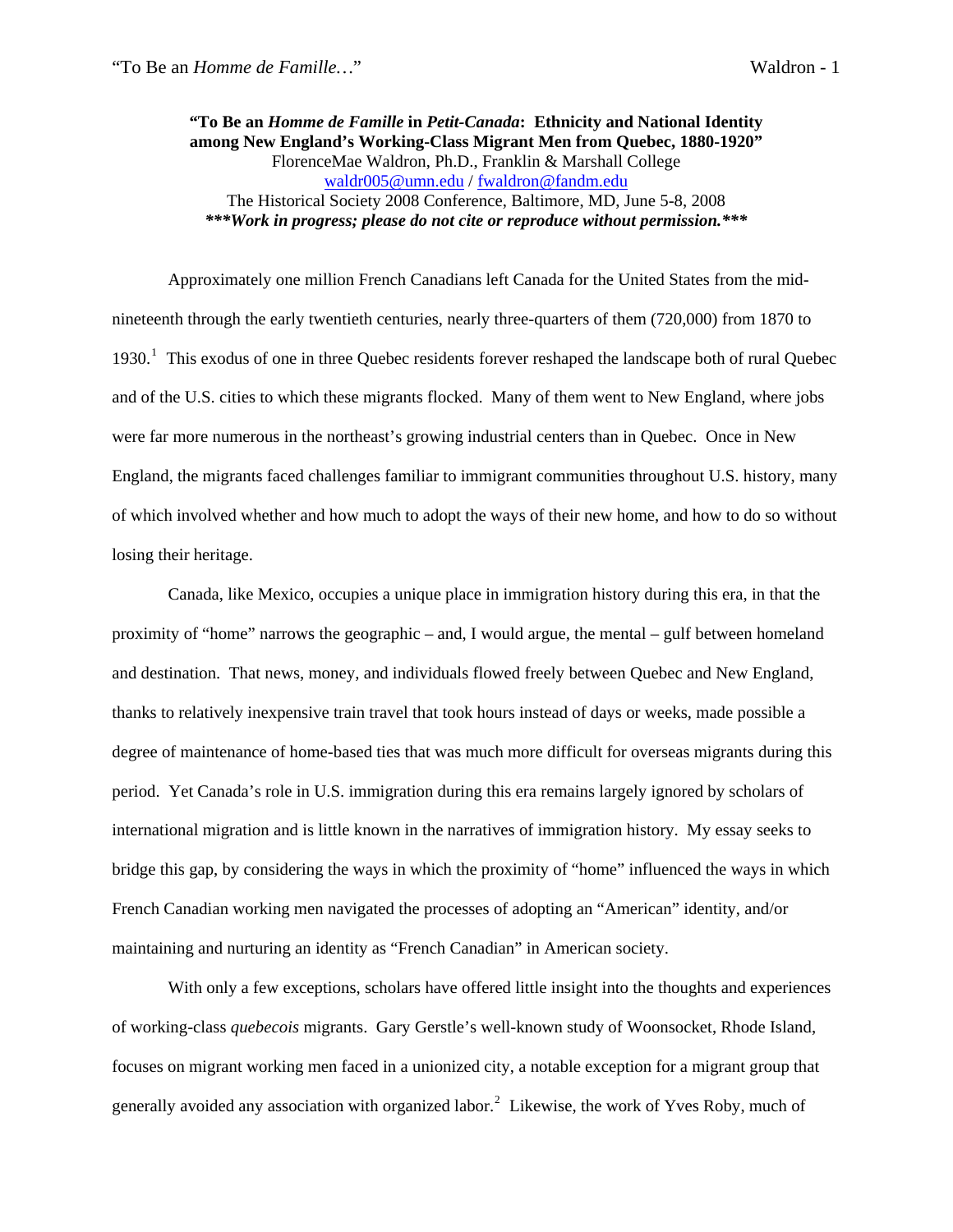which has only been available in French until quite recently, pays little attention to the experiences of working-class men.<sup>[3](#page-12-1)</sup> Yet if we are going to understand the full range of this migrant group's experiences, we need to find ways to test the conclusions these scholars have drawn to see if the experience of the average working-class *canadien* migrant was comparable. Those trying to study this population face considerable challenges. Working-class *quebecois* migrant men left few records of their existence; for example, it is community leaders whose voices tend to dominate the migrant press, and thus existing scholarship. This essay offers a preliminary attempt to add the experiences of working-class migrant men back into this conversation – here, by focusing primarily on heads of household, whom the migrants referred to as *hommes de famille* or "family men."

One of the major themes that dominates the extant scholarship on French Canadian migrants to the United States is the persistence of a French Canadian identity and allegiance to Quebec. Even as migrants became naturalized American citizens, and later produced offspring who were U.S. citizens by birth, they retained a keen attachment to their homeland and a notable detachment from the rest of American society; this cultural insularity remained intact until the post-World War II era.<sup>[4](#page-12-1)</sup> Quebec's proximity certainly played a crucial role in this cultural persistence, which French Canadians on both sides of the border referred to as *survivance* – that is, survival of their French language, Catholic religious beliefs, and French Canadian cultural values, or *langue, foi, et mœurs.*

French Canadians had a distinct advantage over transoceanic migrants during this era, when it came to maintaining the intensely close ties to their homeland that have characterized more recent waves of "transnational" international migrants.<sup>[5](#page-12-1)</sup> Even as early as the  $1880s - long$  before such modern technologies as telephones, airplanes, faxes, and the internet made it easier for immigrants to stay in touch with "home" – French Canadians could send out letters or money first thing in the morning knowing that they would arrive in Montreal or Quebec City the same evening. Newspapers and periodicals from Quebec City reached migrant communities just as quickly. Likewise, a trip "home" for these migrants was inexpensive and took a matter of hours on a train, rather than weeks of travel on an ocean liner.<sup>[6](#page-12-1)</sup> As a result, many French Canadian migrants and their descendants did make annual pilgrimages back to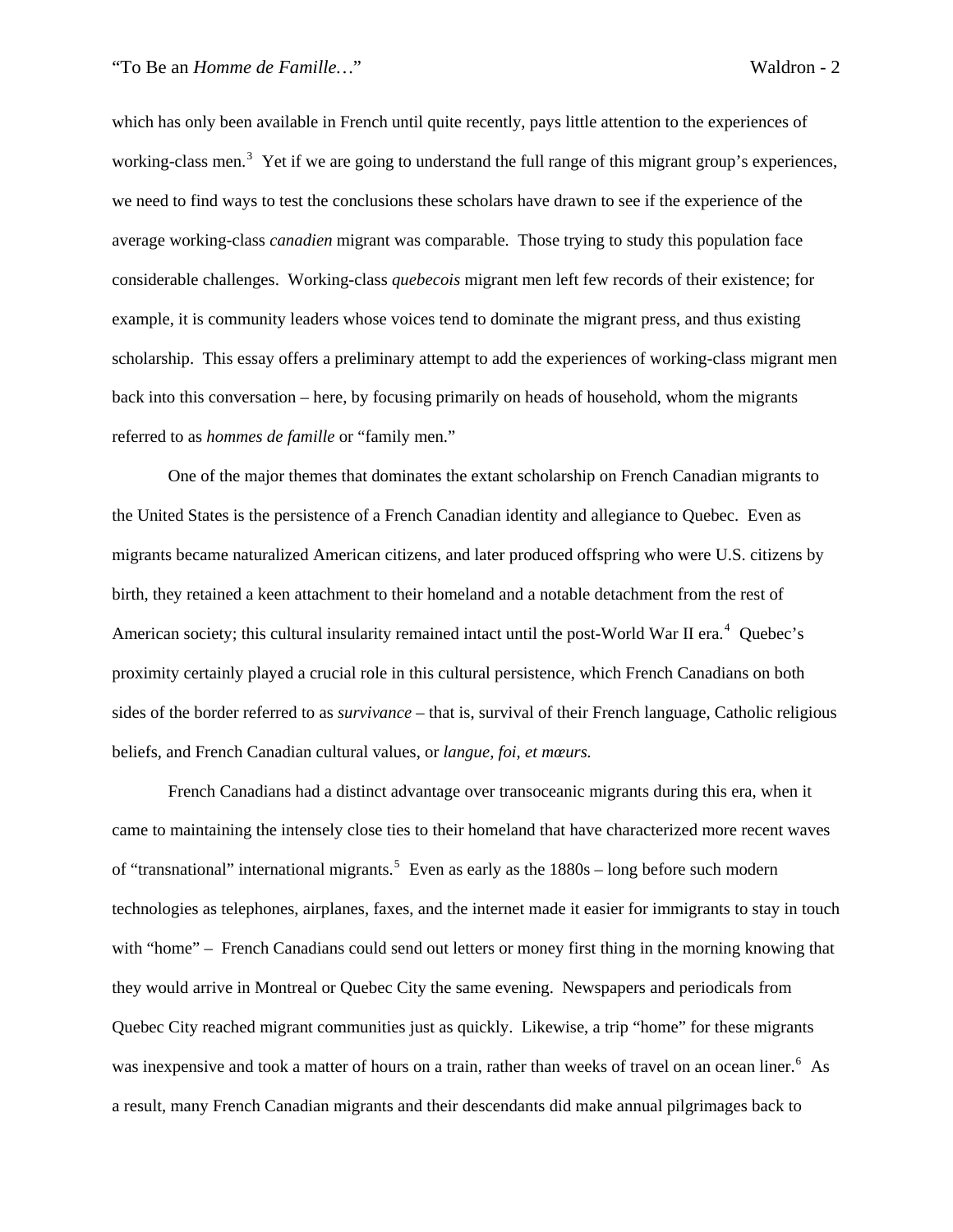Quebec, to visit with friends and extended family, well into the twentieth century; these visits certainly helped to nurture an ongoing sense of connection with the homeland.<sup>[7](#page-12-1)</sup> Moreover, the nearness of "home" made it possible for more prominent emigrant families to send their children back to Quebec for their secondary education, which reinforced the emigrant elites' connections to Quebec while ensuring that their American-born offspring developed similar attachments.<sup>[8](#page-12-1)</sup>

For the working-class majority of male migrants, though, the nearness of "home" functioned somewhat differently. Home's proximity was less a source of cultural renewal, and more a very real place to which one might hope to return someday, or retreat if things in New England did not work out as planned. As this reality suggests, a number of practical matters influenced whether working-class immigrant men developed a sustained attachment to their new lives in the United States, and the extent to which they continued to see Quebec as their true "home" in a very real sense. Among the factors this essay explores are the characteristics of men's initial migration to the United States, the economic opportunities that awaited them, and the implications these opportunities had for the overall shape and structure of the local community.

 First, several key changes over time in who migrated, and the circumstances they faced in the migration process, had a direct bearing on whether emigrants were more likely to develop lasting ties to the United States, or remain forever attached to their homeland in Quebec. In the late nineteenth century, many migrant men came with their families, in response to short-term economic crises in Quebec. The male heads of these working-class households envisioned a temporary stay in the U.S. that would enable them to amass the cash they needed to pay off debts back home; although some later decided to stay in the United States, permanent resettlement was not their initial goal.<sup>[9](#page-12-1)</sup> The autobiography of illiterate French Canadian *habitant* Félix Albert, as dictated to his parish priest in New England, describes a pattern of back-and-forth migration between the two countries that census records confirm.<sup>[10](#page-12-1)</sup> In the 1900 U.S. census manuscript returns, larger families evidence a pattern of children born in Quebec alternating with those born in various New England states, indicating that the family moved back and forth several times between the two regions over the course of several years or decades.<sup>[11](#page-12-1)</sup> For these individuals, ties to the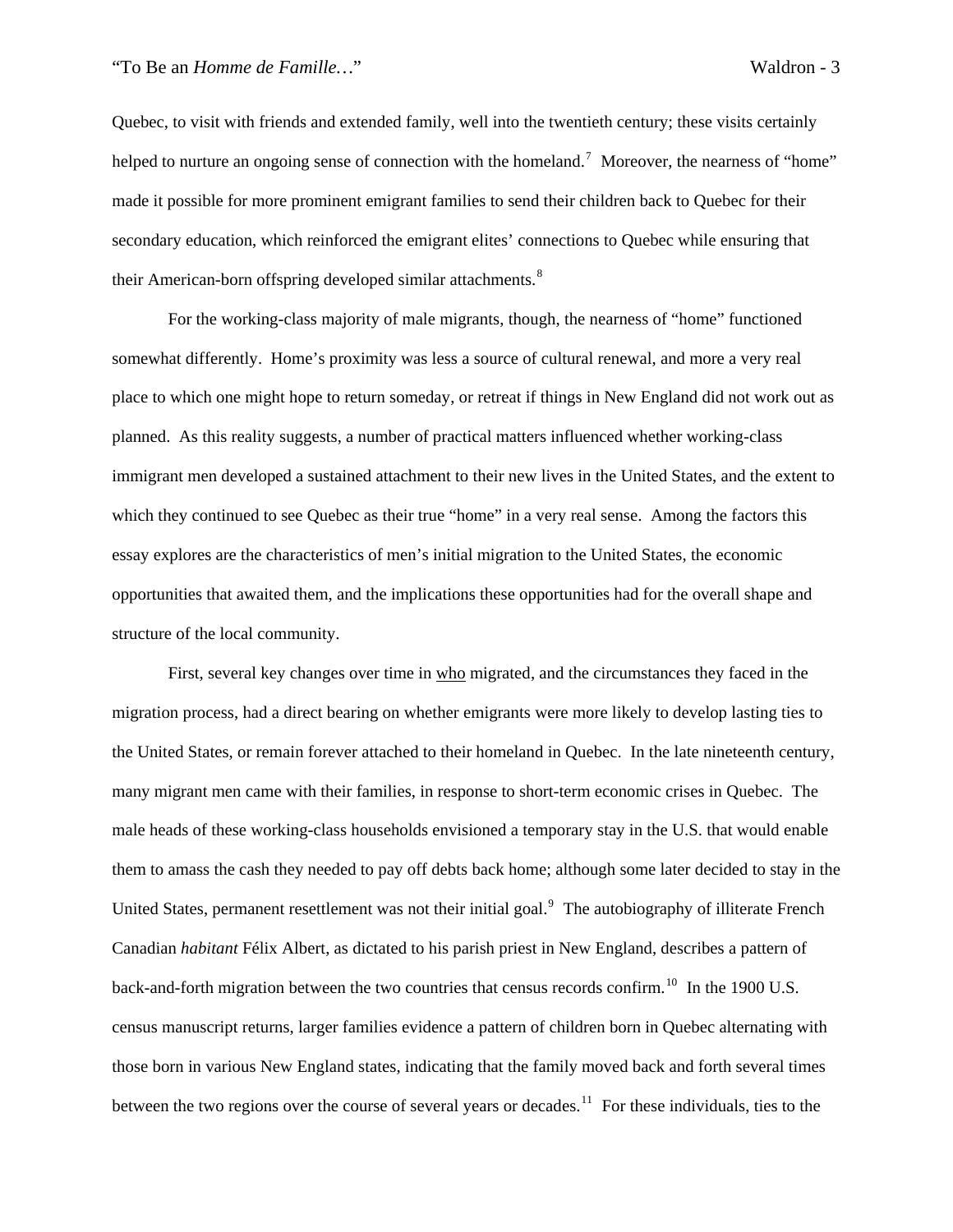Quebec homeland clearly remained strong, whereas any allegiance they developed to the United States over the years had to compete with the ongoing pull of Quebec that kept drawing them back.

In contrast to many migrants in the late nineteenth century, those who arrived in the early decades of the twentieth century were often more predisposed to stay in the United States from the moment they left home. Although return migrants outnumbered émigrés from Quebec in the first two decades of the twentieth century, a renewed surge of outward migration in the 1920s was notably different from earlier waves in that these émigrés were more likely to be young, single, and in search of a new life and a fresh start. This shift in motives had begun to emerge as early as the 1890s, when Quebecois emigrants increasingly began to view relocation to the United States as a long-term solution, rather than a short-term fix, to their economic situation.[12](#page-12-1) As one newspaper editorial asserted in 1891, "The *habitants* of Quebec are abandoning their province of birth in great numbers because their chances of creating a future for themselves are greater in the United States than in their homeland…Most of these immigrants are coming here to establish themselves here permanently."<sup>[13](#page-12-1)</sup> A 1920 article advocating naturalization put it more bluntly, and more unequivocally: "Having left our country without hope of return, we cannot remain isolated, without family or homeland" (emphasis added).<sup>[14](#page-12-1)</sup>

The bleak and hopeless futures they envisioned for themselves if they stayed in Quebec is what most seems to have set many of the post-1900 migrants apart from their nineteenth-century counterparts. No longer did working-class men (and women) hope to save enough money from their U.S. sojourn to be able to resume lives in the homeland they loved, on the land they called theirs. In contrast, as historian Bruno Ramirez has written, for young immigrant men like Bruno Noury, "[H]is small village of Manseau, Quebec, offered so little opportunity that the scene of young people saying farewell to their dear ones had become a familiar one." It was "lack of work," plain and simple, that made Noury's decision to leave Quebec in 1921 "an easy one." In describing his own departure, Noury, who noted that going to the U.S. was the option that most of his village's unemployed youth chose, recalled that "those who couldn't leave would tell us, 'lucky you, lucky you.'<sup>"<sup>[15](#page-12-1)</sup> Like many other migrants at the time, Noury realized that a life</sup> on the land in Quebec held no future for him; as a result, he and many other young single migrants in the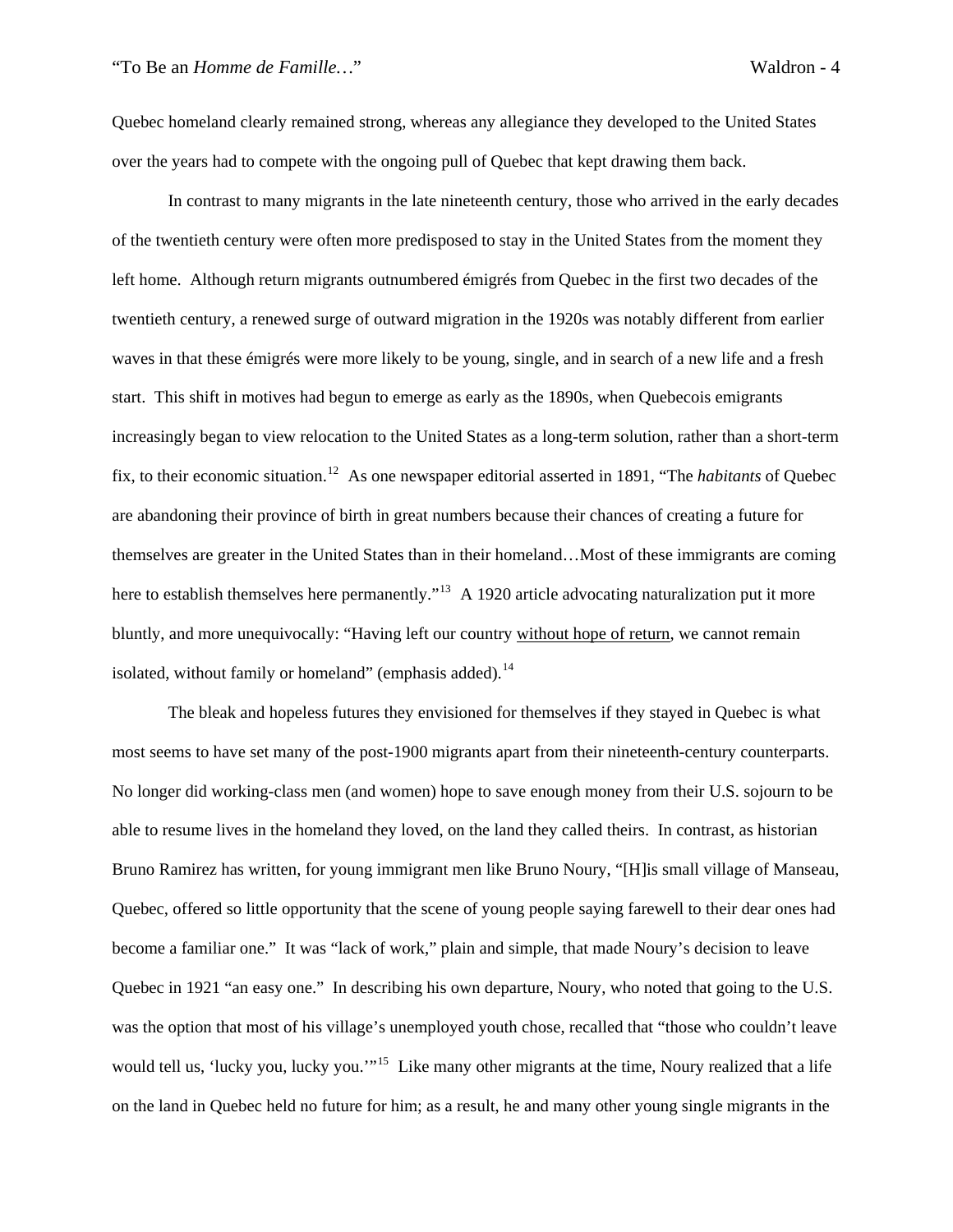early 1900s were convinced from the start that life in *les états* held more options for them. This perspective on their departure meant that from the start, such migrants were more likely to affiliate themselves with their new lives in the U.S. than look back to what they had left behind in Quebec. At the same time, the existence by the early  $20<sup>th</sup>$  century of well-developed community infrastructures in New England helped to integrate them to life in the United States, thereby mitigating the sense of alienation that had driven some earlier migrants back home.<sup>[16](#page-12-1)</sup>

Although the circumstances surrounding a man's departure from Quebec thus helped to influence his thoughts on *les états* when he arrived, the circumstances he found upon arrival also helped to determine how likely he was to develop strong attachments for his new home, or keep his sights firmly fixed on the land he'd left behind. In my larger research project on the evolution of identity among French Canadian migrants in New England, I have focused in particular upon Lewiston, Maine, and Worcester, Massachusetts, because the differing economic circumstances of these destination cities had a major impact on the processes of identity formation for the immigrants in each location. This is especially clear when comparing census returns for the two cities, although extant oral histories such as Bruno Noury's testimony, above, offer additional evidence to support the trends that emerge from census data.[17](#page-12-1)

Lewiston was typical of the destination of many Quebecois migrants, in that it was a textile-mill town whose economy revolved around cloth production and related industries. Such cities were popular destinations for French Canadian migrants from the 1870s on because they were always in need of mill workers, and most mill jobs did not require the skills, literacy, or English that many rural Quebecois migrants lacked.<sup>[18](#page-12-1)</sup> But while mill towns were a good way to make a quick buck, the textile economy favored certain workers over others. Because mill owners had long known that they could hire women or children for many mill jobs, and get away with paying them less than they'd pay an adult male, these destinations provided a less friendly work environment for working-class men. Not only were there fewer jobs available for adult men across the board, but those jobs that were available were often less secure and paid less than was true in other cities, because the local reliance on underpaid female and child labor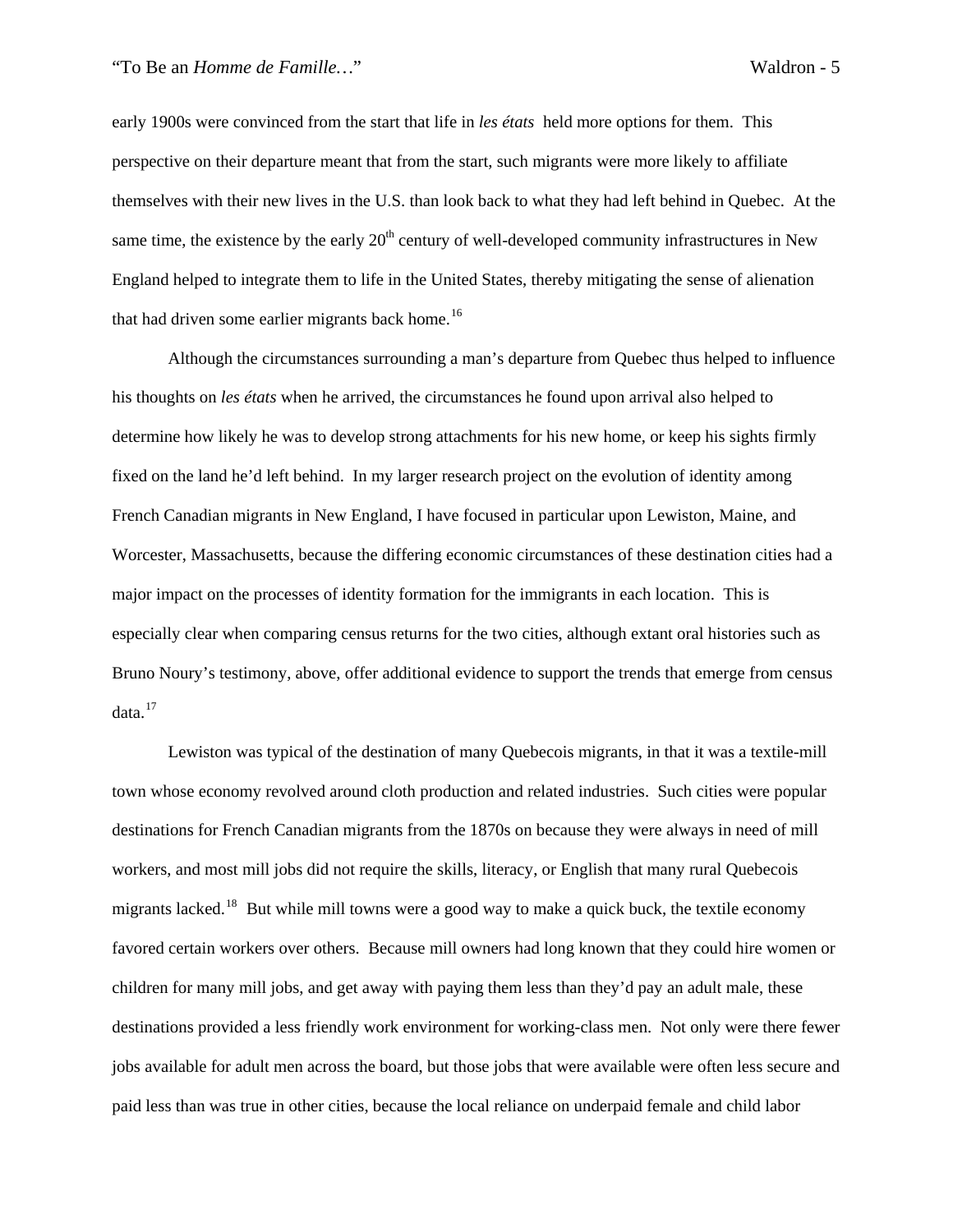tended to depress men's wages and curtail their work options across the board.<sup>[19](#page-12-1)</sup>

In contrast, Worcester was a somewhat atypical destination for French Canadian migrants, in that its industrialized economy was far more diversified and less dependent upon a single industry. Like Fitchburg, Massachusetts and other "atypical" destinations that attracted large numbers of French Canadian migrants, Worcester had fewer employment options for women and children, but far more decent-paying jobs available to unskilled French Canadian men. Although women and children still worked in Worcester's garment and textile factories, their rates of employment were far below those of their counterparts in other New England cities.<sup>[20](#page-12-1)</sup> Moreover, the predominance of small-scale businesses, locally funded and representing a wide range of industries, increased competition for workers while adding stability to the overall employment landscape. Thus job opportunities tended to be more stable, wages were often higher, and the prospects for improving one's lot in life were overall more promising for working-class Quebecois men in cities like Worcester than they were in textile-mill centers.<sup>[21](#page-12-1)</sup>

 Census data suggests that Worcester's better job opportunities and higher wages may indeed have led to higher rates of naturalization for French Canadian migrants, especially among the working classes. In comparing naturalization rates for Quebec-born male heads of household in the Lewiston 1900 census to those for their counterparts in Worcester, rates of naturalization were higher in Lewiston for virtually all occupational categories (Tables 1-2). In Lewiston in 1900, fewer than 50% of French Canadian-born male heads of household had applied for naturalization (47.3%); figures were particularly low among farmers, day laborers, and men without occupations, although they were also below 50% for factory operatives. [22](#page-12-1) In contrast, over half of Worcester men (53.9%) either had become U.S. citizens or were in the process of doing so. In addition to the fact Worcester contained far fewer unemployed men and day laborers – an occupational category known for its instability and poor wages – naturalization rates were noticeably higher among day laborers, factory operatives, and unemployed men in Worcester. Although working-class men in the service industries (as well as skilled craftsmen) had slightly lower naturalization rates in Worcester, rates of naturalization for these groups still remained well above  $50\%$ <sup>[23](#page-12-1)</sup>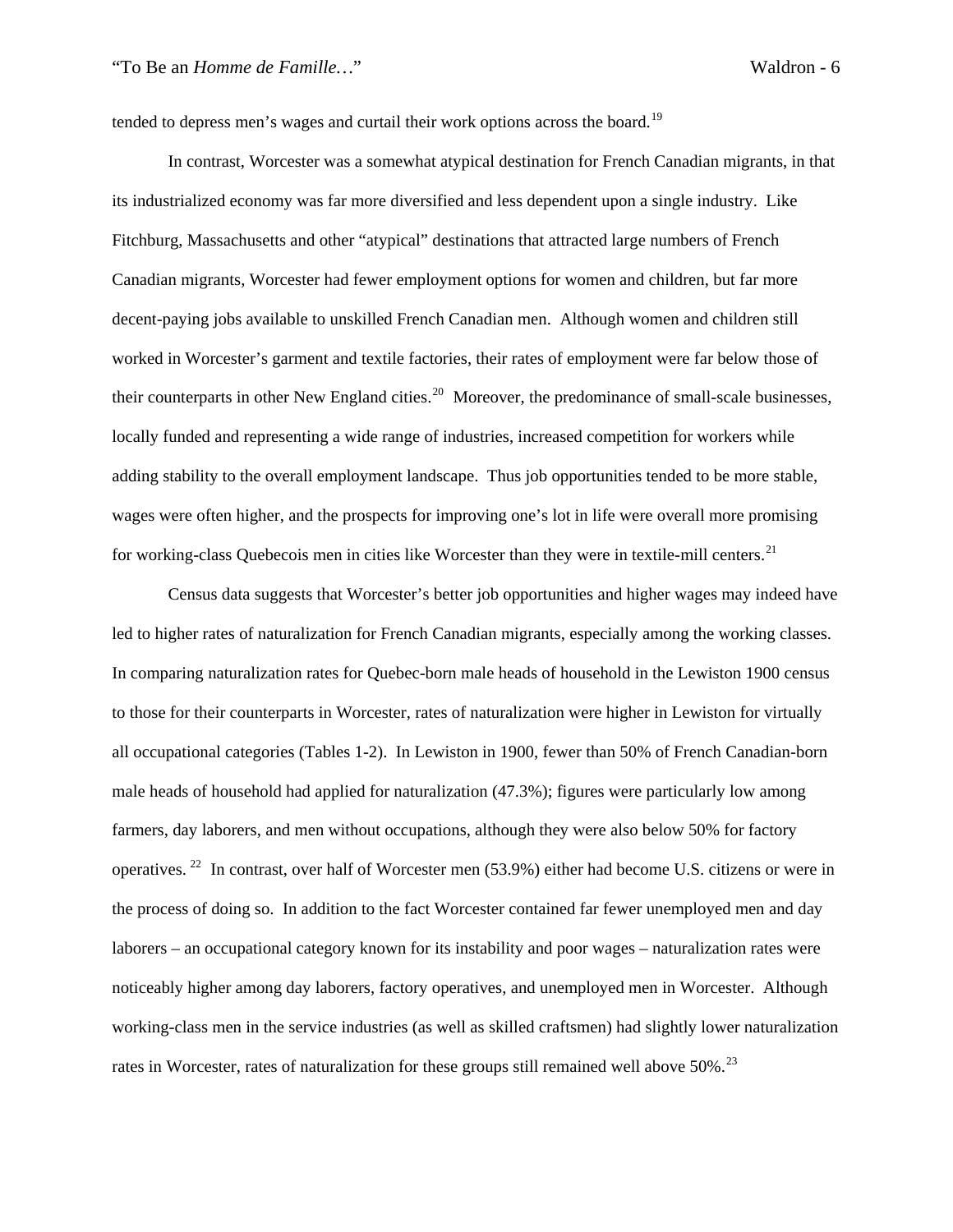|                                        | Not naturalized as a US  |                   | Naturalized as a US           |               |       |
|----------------------------------------|--------------------------|-------------------|-------------------------------|---------------|-------|
|                                        |                          | citizen (includes | citizen, or has taken out     |               |       |
|                                        | unknown/blank responses) |                   | initial papers to naturalize. |               |       |
| <b>Occupational Category</b>           | N                        | $\%$              | N                             | $\frac{0}{0}$ | Total |
| Professsional/Technical                | 3                        | 15.0%             | 17                            | 85.0%         | 20    |
| Farmer                                 | 9                        | 64.3%             | 5                             | 35.7%         | 14    |
| Managers/Officials/Proprietors         | 20                       | 39.2%             | 31                            | 60.8%         | 51    |
| Clerical and Kindred Agents            | 3                        | 33.3%             | 6                             | 66.7%         | 9     |
| <b>Sales Workers</b>                   | 12                       | 28.6%             | 30                            | 71.4%         | 42    |
| <b>Skilled Craftsmen</b>               | 99                       | 42.5%             | 134                           | 57.5%         | 233   |
| Operatives                             | 253                      | 54.2%             | 214                           | 45.8%         | 467   |
| Service Workers                        | 21                       | 35.0%             | 39                            | 65.0%         | 60    |
| Laborers                               | 200                      | 67.1%             | 98                            | 32.9%         | 298   |
| Non-occupational response              | 37                       | 69.8%             | 16                            | 30.2%         | 53    |
| <b>Total</b>                           | 657                      | 52.7%             | 590                           | 47.3%         | 1247  |
| $0.011DCD. I = 1.42.4$ $1.000.1 + 1.4$ |                          |                   |                               |               |       |

**Table 1.** Naturalization Status of Quebec-Born Male Heads of Household, Lewiston, 1900, by occupational category

SOURCE: Lewiston-1900 database.

**Table 2.** Naturalization Status of Quebec-Born Male Heads of Household, Worcester, 1900, by occupational category

|                                | Not naturalized as a US                       |         | Naturalized as a US           |         |          |
|--------------------------------|-----------------------------------------------|---------|-------------------------------|---------|----------|
|                                | citizen (includes<br>unknown/blank responses) |         | citizen, or has taken out     |         |          |
|                                |                                               |         | initial papers to naturalize. |         |          |
| <b>Occupational Category</b>   | N                                             | %       | N                             | $\%$    | Total    |
| Professsional/Technical        |                                               | 8.3%    | 11                            | 91.7%   | 12       |
| Farmer                         | $\theta$                                      | 0.0%    | $\theta$                      | $0.0\%$ | $\Omega$ |
| Managers/Officials/Proprietors | 8                                             | 25.8%   | 23                            | 74.2%   | 31       |
| Clerical and Kindred Agents    | $\boldsymbol{0}$                              | $0.0\%$ | 4                             | 100.0%  | 4        |
| <b>Sales Workers</b>           | 5                                             | 21.7%   | 18                            | 78.3%   | 23       |
| <b>Skilled Craftsmen</b>       | 204                                           | 47.6%   | 225                           | 52.4%   | 429      |
| Operatives                     | 42                                            | 44.2%   | 53                            | 55.8%   | 95       |
| Service Workers                | 15                                            | 37.5%   | 25                            | 62.5%   | 40       |
| Laborers                       | 69                                            | 60.5%   | 45                            | 39.5%   | 114      |
| Non-occupational response      | 4                                             | 57.1%   | 3                             | 42.9%   |          |
| <b>Total</b>                   | 348                                           | 46.1%   | 407                           | 53.9%   | 755      |
| --------                       |                                               |         |                               |         |          |

SOURCE: Worcester-1900 database.

Qualitative data from oral histories reinforces the conclusion that male heads of household were more likely to naturalize in cities that promised more opportunities for work at wages high enough to support a family – that is, cities like Worcester, as opposed to Lewiston, Manchester (New Hampshire), and other cities where textile production and similar industries dominated the economic landscape. Interviews of return migrants conducted during the 1970s and 1980s in Quebec indicate the discomfort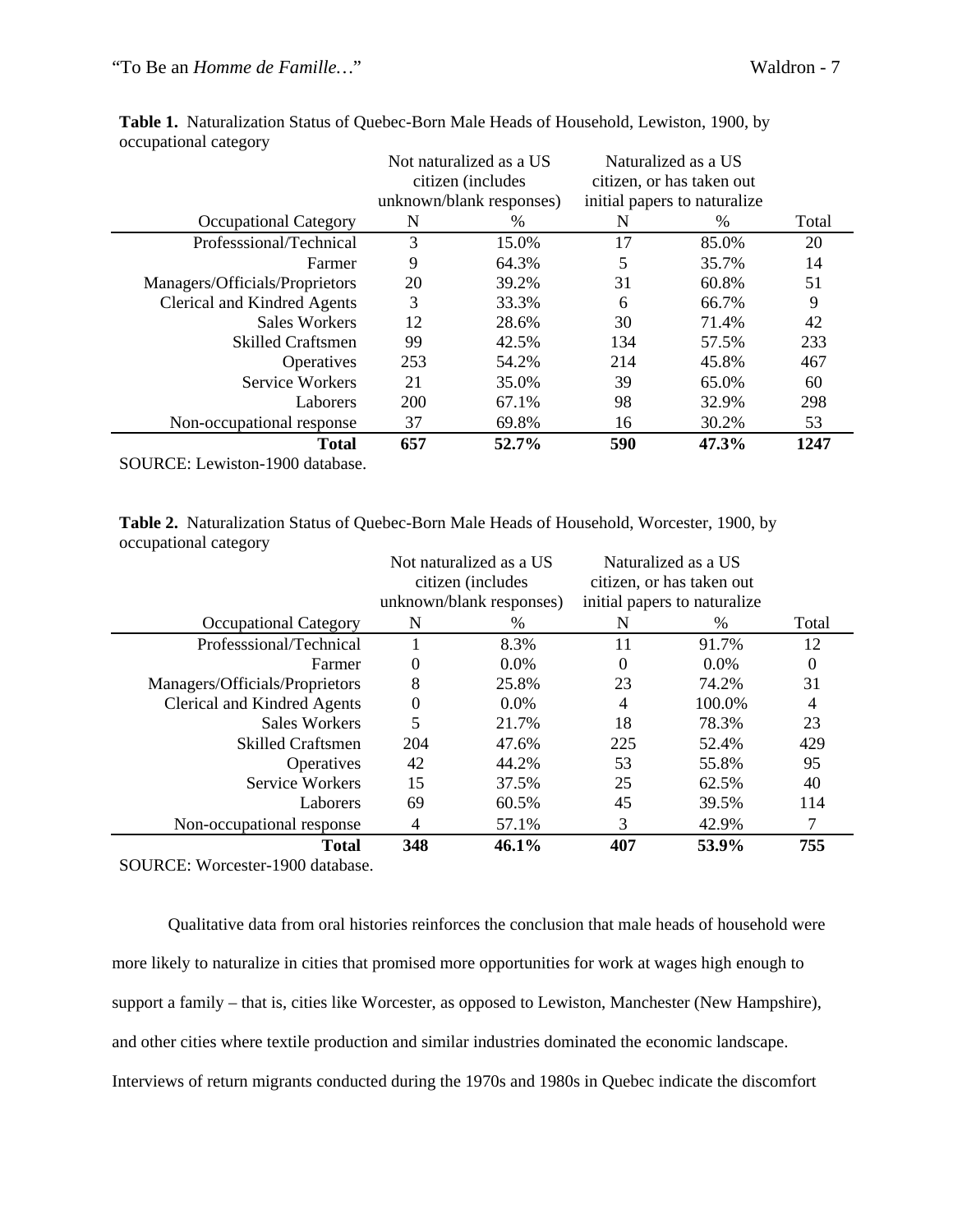men felt when their family members earned more than they did, as well as the strong desire many of them had to return to their homes in Quebec, where they felt as if they had greater control over their own lives as well as their family members. Mme Plante was unmarried and twenty-four when her father decided the family had amassed enough money to return to Quebec, over the vehement objections of Mme Plante and her siblings, who "wanted to stay [in the U.S.]...because [there] we were earning money!"<sup>[24](#page-12-1)</sup> Likewise, Antonia Bergeron was the first in her family to emigrate to the United States when, at age fifteen, she convinced her reluctant parents to let her relocate to the mill city of Manchester with some neighbors. Slowly her siblings and mother followed; her mother, who had no problem finding gainful employment, did laundry in a convent in Manchester all day, and cleaned at a local church. Her father, reluctant to leave his life on the farm, was the last to emigrate – and the first to return to Quebec.<sup>[25](#page-12-1)</sup> For these men, the limited opportunities they experienced after emigration were hardly enough to outweigh the comfort of a life they knew, and often had left behind only reluctantly.

 Yet another factor may also explain Worcester's higher naturalization rates: the higher rates of exogamous marriage. These distinct marriage patterns were also a product of Worcester's employment environment. Because of the availability of work in its textile mills, Lewiston, like many of the other New England cities to which French Canadians migrated, attracted certain migrants in particular. In the late nineteenth and early twentieth centuries, Lewiston's French-Canadian-ancestry population was predominantly young, and more likely to be female than male; fully 79% of Lewiston's French Canadian community was under the age of 30 in 1880, compared to less than 65% of the Lewiston population as a whole.<sup>[26](#page-12-1)</sup> The preponderance of women in Lewiston's French Canadian community was especially pronounced in 1880, particularly within the age groups most likely to be working in Lewiston's textile mills. Over 55% of Lewiston's French Canadian community was female in 1880; the imbalance in the sex ratio was the most pronounced among 20- to 29-year-olds, where women outnumbered men by  $3:2.^{27}$  $3:2.^{27}$  $3:2.^{27}$ Although these tendencies became less pronounced over time, they persisted into the twentieth century. The fact that women outnumbered men, both in Lewiston as a whole but especially among French Canadians of marrying age, meant that male migrants had no trouble finding a *canadienne* marriage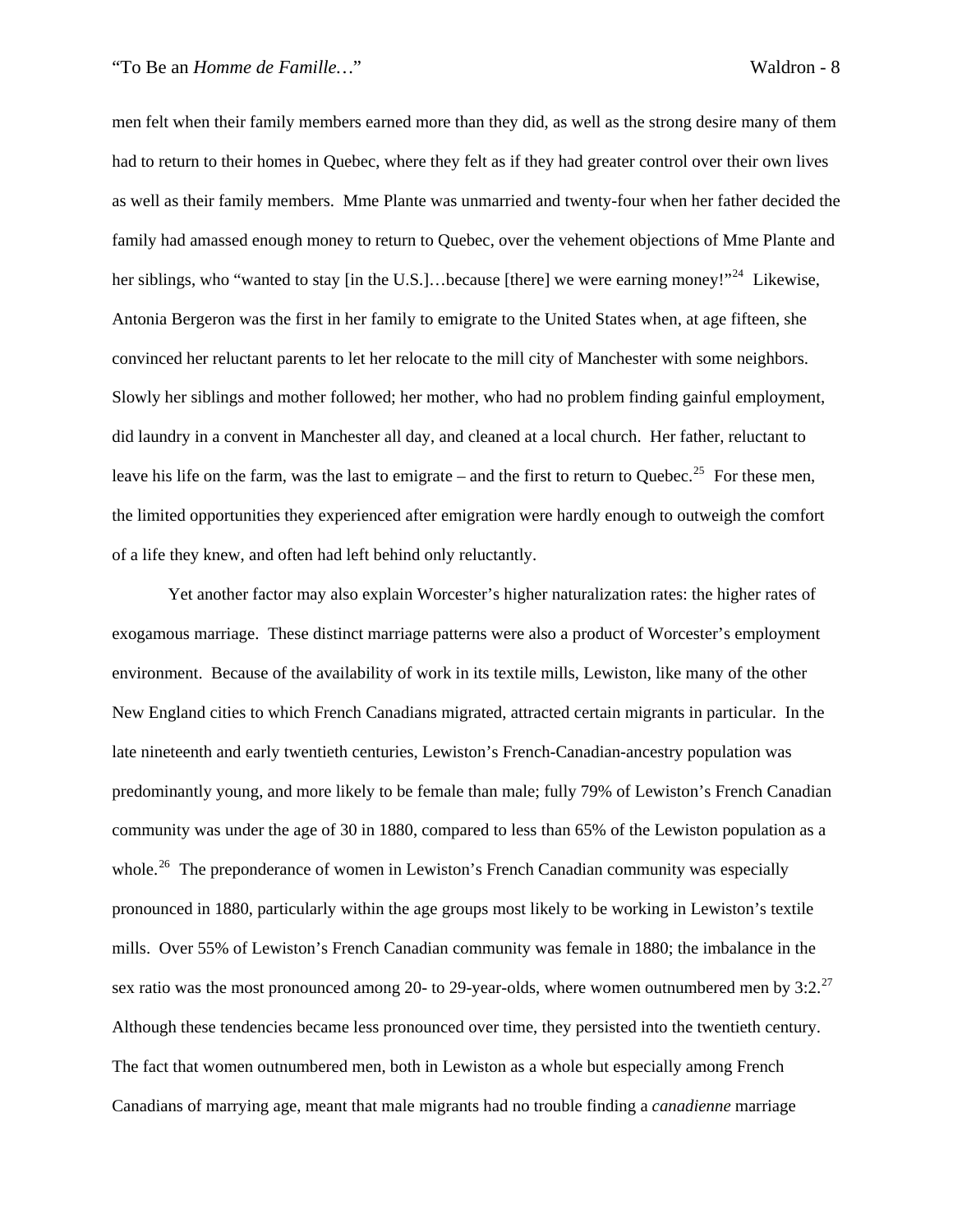partner.

In contrast, French Canadian men in Worcester faced noticeably bleaker prospects for finding a French Canadian wife. Because the types of jobs available to the Quebecois migrants in Worcester made it a less profitable choice for families with surplus women, Worcester was more likely to attract *canadiens* than *canadiennes*. However, in the late nineteenth century, this imbalanced sex ratio did not extend to the city as a whole, as it did in Lewiston. Whereas Quebecois men outnumbered their sisters in Worcester in 1880, the ratio of men to women was approximately 1:1 in the Worcester population at large that year; furthermore, women in their twenties outnumbered their male counterparts among the general population of the city. Thus, if a young Quebecois male in Worcester wanted to marry, broadening his search beyond the French Canadian community could actually increase his chances of finding a spouse.

**Table 3** Ethnic background of wives of French Canadian men living with their spouses, by city, 1880

|                     |     | Lewiston |     | Worcester |  |
|---------------------|-----|----------|-----|-----------|--|
|                     | N   | %        | N   | %         |  |
| French Canadian     | 619 | 98.1%    | 709 | 89.2%     |  |
| Not French Canadian | 12  | 1.9%     | 86  | 10.8%     |  |
| <b>Total</b>        | 631 | 100.0%   | 795 | $100.0\%$ |  |

show, this is exactly what happened. For French-Canadian-ancestry households where both husband and wife were present, over 98% of Lewiston men in 1880 were married

And as Tables 3 and 4

to Quebecois women. However, in Worcester, the same was true for just 90% of Quebecois men that year; one in ten had instead married a woman of a different ethnic background (Table 3).<sup>[28](#page-12-1)</sup> Although rates of exogamous marriage were lower for Worcester's French-Canadian-ancestry men in 1900, they were still more than twice as high as rates in Lewiston, which had remained relatively stable (Table 4).<sup>[29](#page-12-1)</sup>

| <b>Table 4</b> Ethnic background of wives of French Canadian men |
|------------------------------------------------------------------|
| living with their spouses, by city, 1900                         |

| <b>Total</b>        | 1520 | 100.0%   | - 1101 | 100.0%    |
|---------------------|------|----------|--------|-----------|
| Not French Canadian | 43   | 2.8      | 85     | 7.7%      |
| French Canadian     | 1477 | 97.8%    | 1016   | 92.3%     |
|                     | N    | %        | N      | %         |
|                     |      | Lewiston |        | Worcester |

Thus, it would appear that a notable number of French Canadian men in Worcester chose to overcome an unfavorable imbalance in the sex ratio in the late 1800s by

SOURCE: Lewiston-1900 database; Worcester-1900 database.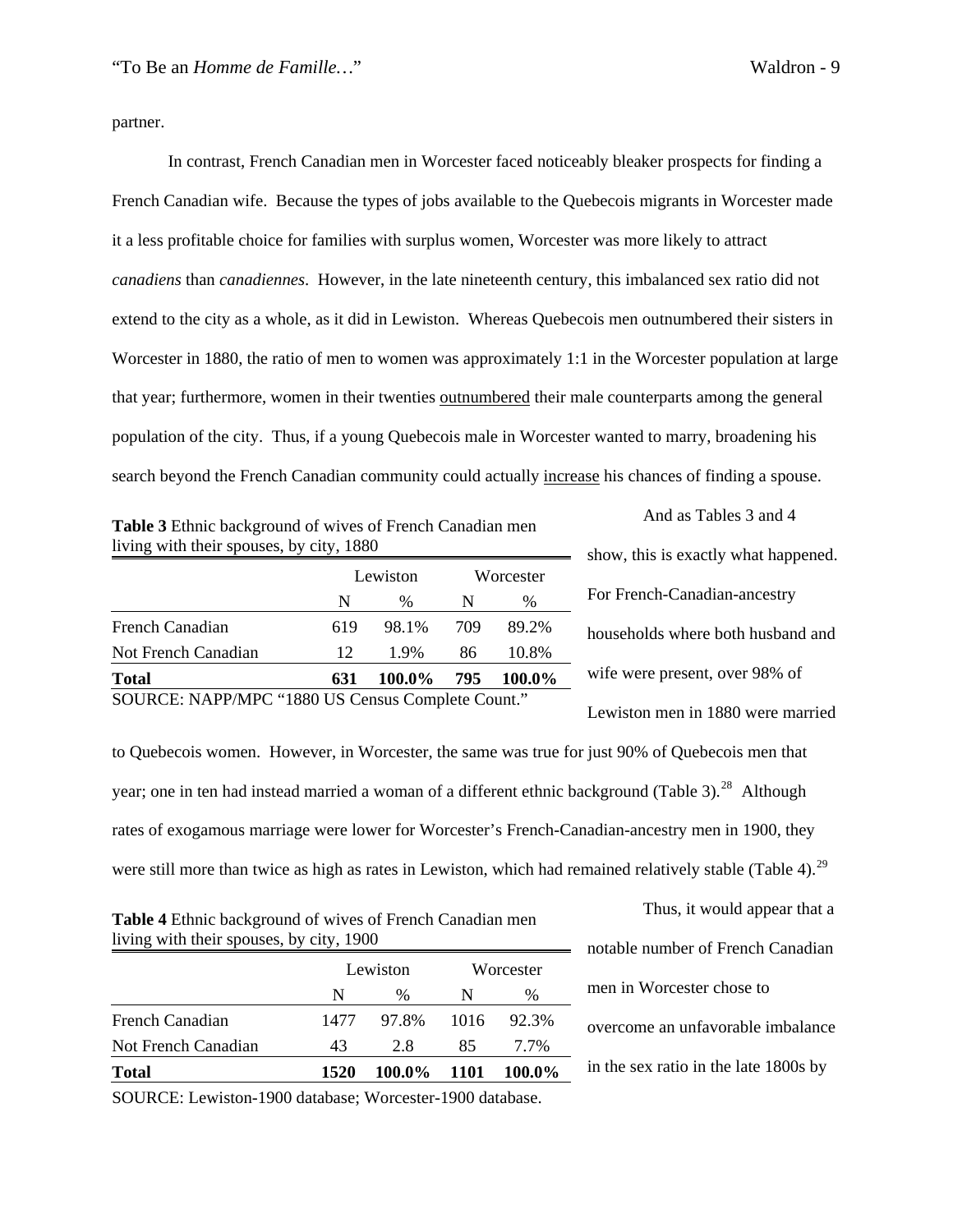$\overline{a}$ 

marrying non-French-Canadian women. This reality had the potential to pose a far greater threat to French Canadian identity than any other aspect of the migrants' daily existence. *Survivance* remained as central to the migrant communities as it was to their *compatriotes* in Canada. Since the key elements of *survivance* were maintaining the Catholic faith, use of the French language, and French Canadian *mœurs* or customs, marrying a woman who did not speak French and had not grown up immersed in a French Canadian cultural environment was tantamount to cultural treason. As one newspaper article warned in 1880, "Compatriots, let us never forget this important truth: A people who lose their language will soon forget how to retain their nationality."<sup>[30](#page-12-1)</sup> Although the rates of exogamous marriage grew considerably – among both men and women, in both Lewiston and Worcester's French-Canadian-ancestry communities – into the early twentieth century, they tended to remain higher for men than for women, and were always higher in Worcester than in Lewiston.<sup>[31](#page-12-2)</sup> The fact that more French Canadian men were marrying women of other backgrounds in Worcester may partly explain why more working-class men in Worcester envisioned a future for themselves in the U.S., to the point that they were willing to become citizens.

In conclusion, a variety of factors influenced whether working-class male migrants from Quebec either retained strong attachments to their homeland, or developed a sense of allegiance to their lives in the United States. Because this population left few indications of its thoughts, actions, and motives in sources such as the migrant-language press and other publications, a creative and critical approach to other sources of data – from the qualitative accounts found in extant oral histories to the quantitative data that one can cull from census returns – is essential if we are going to better understand this population's actions as well as the thought processes that helped to shape them.

<sup>&</sup>lt;sup>1</sup> Yolande Lavoie, "Les mouvements migratoires des Canadiens entre leur pays et les Etats-Unis au XIXe et au XXe siècles : Étude quantitative," in *La population du Québec: Études rétrospectives,* ed. Hubert Charbonneau, (Montréal: Éditions du Boréal Express, 1973), 76-78; Bruno Ramirez, "L'émigration canadienne vers les Etats-Unis, perspective continentale et comparative," in *Amérique sans frontière: les Etats-Unis dans l'espace nord-américain*, ed. Catherine Collomp and Mario Menéndez (Vincennes: Presses Université de Vincennes, 1995), 98; Yolande Lavoie, *L'émigration des Québécois aux États-Unis de 1840 à 1930* (Québec : Éditeur officiel, 1979), 45. Lavoie's estimate in "Les mouvements migratoires" of one million emigrants represents the total migration from 1840-1940. <sup>2</sup> Gary Gerstle, *Working Class Americanism: The Politics of Labor in a Textile City, 1914-1960* (Cambridge: Cambridge University Press, 1989; 2<sup>nd</sup> ed. Princeton: Princeton University Press, 2002).

E.g., Yves Roby, *Les Franco-Américains de la Nouvelle-Angleterre, 1776-1930* (Sillery, Québec: Septentrion, 1990); idem, *Les Franco-Américains de la Nouvelle-Angleterre: Rêves et réalités* (Sillery, Québec: Septentrion,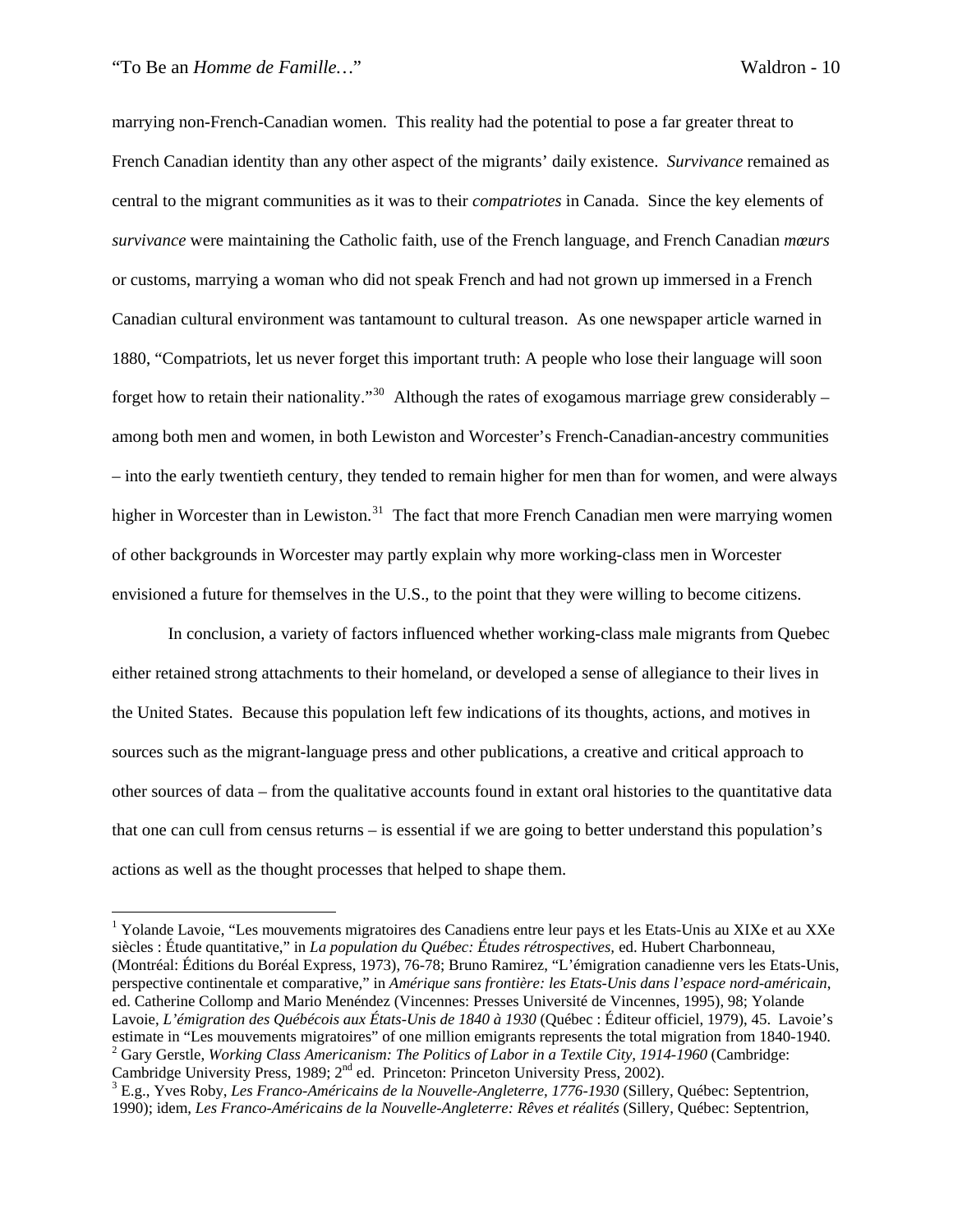<sup>4</sup> Scholars such as Yves Frenette explain the "rupture" of Franco-American connections to Quebec in the post-World War II era through two events: the Great Depression, which effectively cut off new migration (and the cultural renewal that came with it) from Quebec, and World War II, which afforded many young Franco-Americans widespread exposure to larger American society beyond their ethnic enclaves, through military service and migration beyond the *petits-Canadas* where they lived in search of wartime work. Nonetheless, as late as 1947 French Canadians were considered wholly unassimilable; French conversations were still the norm in the late 1950s in cities such as Lewiston, where large numbers of Quebec migrants had settled; and even in the mid-1960s, linguists noted that Franco-Americans had been far more successful than other ethnic groups at preserving their native language because of the well-integrated networks of community institutions, from churches to ethnic societies, that had formed the fabric of *survivance* from the start. Frenette, "La grande mutation identitaire des Franco-Américains," *Cap-aux-Diamants: La revue d'histoire du Québec* 61 (printemps 2000): 10-11; James Hill Parker, *Ethnic Identity: The Case of the French Americans* (Lanham, New York: University Press of America, 1983), ix; Herve-B. Lemaire, "Franco-American Efforts on Behalf of the French Language in New England," in Joshua Fishman, ed., *Language Loyalty in the United States* (The Hague: Mouton, 1966), 253-254. As Mark Paul Richard has noted, though, the very institutional structures that supported *survivance*, such as ethnic churches and parochial schools, also served to facilitate the migrants' acculturation to American society; Richard, "From Canadien to American: The Acculturation of French-Canadian descendants in Lewiston, Maine, 1860 to the Present" (Ph.D. dissertation, Duke University, 2001).

 $<sup>5</sup>$  As the leading theorists have defined it, transnationalism is "a process by which migrants, through their daily life</sup> activities and social, economic, and political relations, create social fields that cross national boundaries"; moreover, those migrants who develop transnational identities "find themselves confronted with and engaged in the nation building processes of two or more nation-states. Their identities and practices are configured by hegemonic categories, such as race and ethnicity, that are deeply embedded in the nation building processes of these nationstates." In particular, they emphasize the technological developments in recent decades, from the expansion of telephone use and commercial air travel to the development of fax and email as instantaneous forms of communication, as the underlying factors in creating the intensity of interactions between home and host societies necessary for such dual loyalties to develop. Linda Basch, Nina Glick Schiller, and Cristina Szanton Blanc, "Chapter Two: Theoretical Premises," in *Nations Unbound: Transnational Projects, Postcolonial Predicaments, and Deterritorialized Nation-States* (Langhorne, Pa.: Gordon & Breach, 1994), 22, 24-25; Nina Glick Schiller, Linda Basch, and Cristina Blanc-Szanton, "Transnationalism: A New Analytic Framework for Understanding Migration," in *Towards a Transnational Perspective on Migration: Race, Class, Ethnicity, and Nationalism Reconsidered*, ed. Nina Glick Schiller, Linda Basch, and Cristina Blanc-Szanton (New York: The New York Academy of Sciences, 1992), 8-9; see also Frederic Wakeman, Jr., "Transnational and Comparative Research," *Social Science Research Council Items* 42:4 (December 1988): 85-88, and Alejandro Portes, Luis E. Guarzino, and Patricia Landolt, "The Study of Transnationalism: Pitfalls and Promise of an Emergent Research Field," *Ethnic and Racial Studies* 22:2 (March 1999): 217-237. In recent years, interdisciplinary conversations among anthropologists and historians have led to a greater awareness within both camps that earlier migrants' ongoing ties to their homelands maintained some of the closeness characteristic of more recent migrants' ongoing attachments, even without the benefit of the modern technologies that have facilitated these connections for more recent U.S. arrivals; the cross-disciplinary work of historical anthropologist Nancy Foner and others has done much to further such comparative discussions. See Foner, *From Ellis Island to JFK: New York's Two Great Waves of Immigration* (New Haven: Yale University Press, 2000).

<sup>6</sup> As Charles Lalime noted in his 1882 testimony before the Massachusetts Bureau of Statistics of Labor (hereafter, MBSL), when he explicitly compared the "seven or eight hours' ride" to Quebec, a train fare that cost only a few dollars, with the journeys of European immigrants who "have come from across the ocean." MBSL, *Thirteenth Annual Report of the Bureau of Statistics of Labor* (Boston: Rand, Avery, & Co., 1882), 81. 7

 $\frac{1}{2}$  Both the migrant-language press and the oral recollections of Franco-Americans confirm the prevalence of these trips. In both the late nineteenth and early twentieth centuries, migrant community leaders and organizations regularly organized annual holiday excursions back to Quebec, which they advertised in local French-language newspapers; these trips often involved booking a special train at a group discount to transport the passengers back and forth. While working-class migrants (particularly in the nineteenth century) may not have had the literacy skills

 <sup>2000).</sup> While Mary Richards translated the latter book for English publication in 2004 as *The Franco-Americans of New England: Dreams and Realities* (Sillery: Septentrion), the bulk of this prolific scholar's work, in which the attitudes and perspectives of the migrant communities' leadership predominates, remains available only in the original French.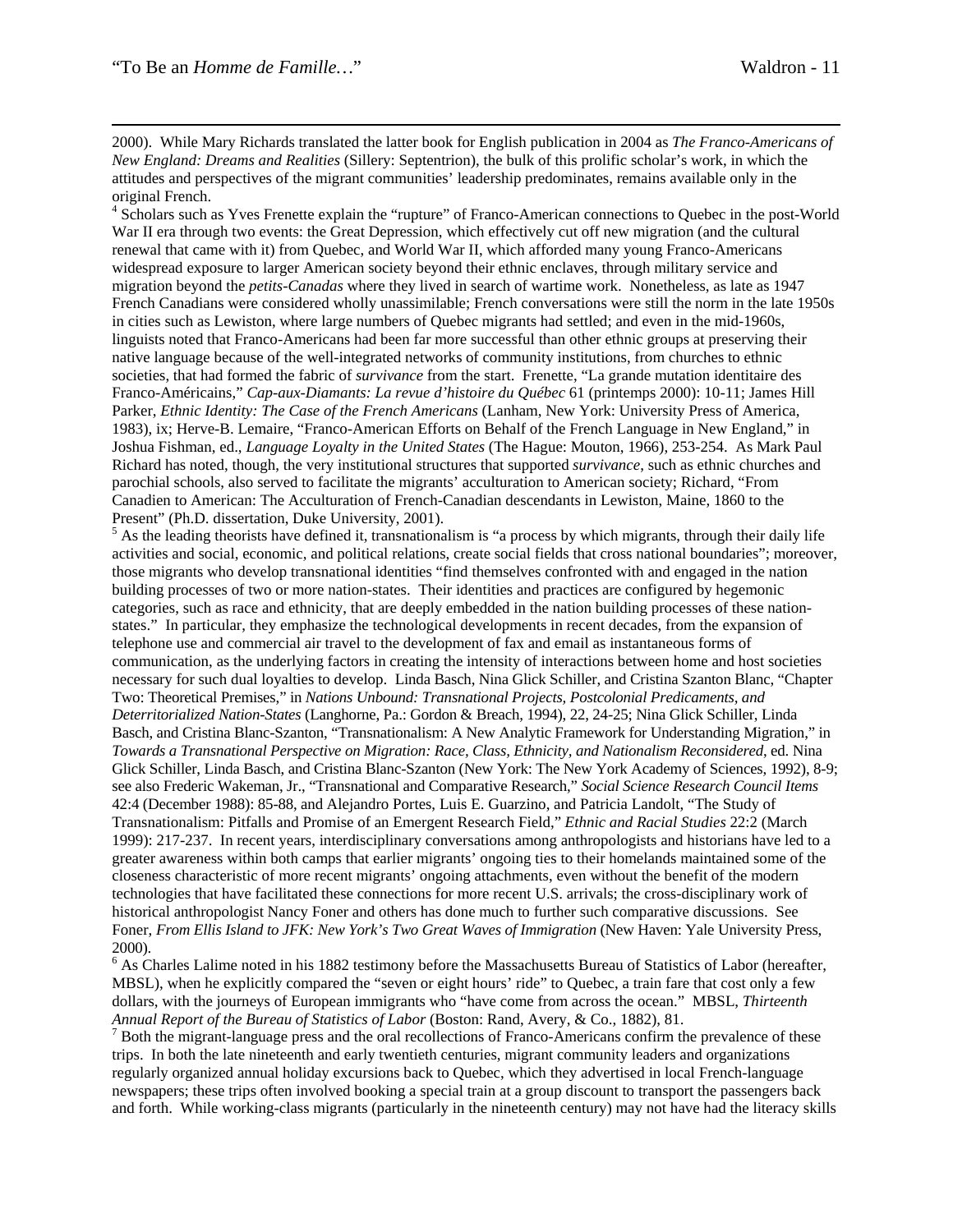to read their local French newspaper, or the time and money to afford even these modestly-priced expeditions, anecdotal evidence of regular return trips to Quebec abounds for all classes of the migrant communities. The birth patterns in a number of larger migrant families, where children's country of birth alternates between the U.S. and Canada in U.S. census returns, highlights the fact that such return trips home were more characteristic of a pattern of cyclical or return migration, rather than just regular short-term holidays in the homeland: see, for example, the manuscript census returns for Lewiston, ME for 1900, where family birth patterns reflecting a tendency toward return or cyclical migrations are not uncommon.

 Robert G. LeBlanc, "A French-Canadian Education and The Persistence of *La Franco-Americanie*," *Journal of Cultural Geography* 8.2 (Spring/Summer 1988), 49-64.

Bruno Ramirez and Jean Lamarre, "Du Québec vers les États-Unis: l'étude des lieux d'origine," *Revue d'Histoire de* 

<sup>10</sup> Félix Albert, *Immigrant Odyssey: A French-Canadian Habitant in New England*, bilingual edition of *Histoire d'un Enfant Pauvre*, intro. by Frances H. Early, tr. by Arthur L. Eno, Jr. (Orono: University of Maine Press, 1991; orig. published by the author in 1909.11 Personal database for Lewiston, Maine created from *United States Manuscript Census of Population* 1900 and

*1900-1901 Directory of Androscoggin County* (Auburn, Maine: Merrill & Webber, 1900). 12 Ramirez and Lamarre, 421-422.

<sup>13</sup> In original: "Les habitants de Québec abandonnent leur province natale en grand nombre parce que leurs chances de se créer un avenir sont plus grandes aux Etats-Unis que dans leur patrie…La majorité de ces immigrants viennent ici pour s'y fixer à demeure." "Encore le 'Catholic Review'," *Le Travailleur,* 1er mai 1891, p. 2. The term *habitant* is the traditional French Canadian word, dating back to the French regime, for those small landholders who settled on and farmed the Quebec countryside; the word evokes the image of the archetypal Quebecois at the center of the nineteenth-century Quebec leadership's campaign to sustain the traditional rural lifestyle in the province. While it was likely an exaggeration to say that "the majority" of migrants planned permanent residence as early as 1891, more of them did bring long-term intentions to the U.S. with each passing year.

<sup>14</sup> In original: "Ayant quitté notre pays sans espoir de retour, nous ne pouvons demeurer des isolés sans famille et sans patrie." Although this article was originally from another periodical (*L'Union*, the official publication of the Woonsocket-headquartered Union St-Jean Baptiste d'Amérique, a nationwide Franco-American fraternal organization), the editors of Lewiston's *Le Messager* apparently agreed with its conclusions strongly enough to reprint it more than once. "La Naturalisation," *Le Messager*, 23 janvier 1920, p. 7; "A propos de naturalisation," *Le Messager*, 2 août 1920, p. 5.<br><sup>15</sup> Bruno Ramirez, with the assistance of Yves Otis, *Crossing the 49th Parallel: Migration from Canada to the* 

*United States, 1900-1930* (Ithaca: Cornell University Press, 2001), 70.<br><sup>16</sup> On the development of community infrastructures within the French Canadian migrant communities of Lewiston

and Worcester, and the role these structures played in integrating immigrants into life in the U.S., see John McClymer, "The Paradox of Ethnicity in the United States: The French-Canadian Experience in Worcester, 1870- 1914," in *Immigration and Ethnicity: American Society – "Melting Pot" or "Salad Bowl"?*, ed. Michael D'Innocenzo and Josef P. Sirefman (Westport, Connecticut: Greenwood Press, 1992), 19; Yves Frenette, "Understanding the French Canadians of Lewiston, 1860-1900: An Alternate Framework," *Maine Historical Society Quarterly* 25:4 (Spring 1986): 205, 207-213, 218, 222; idem, "La genèse d'une communauté," 339-340; Paul Raymond Dauphinais, "Structure and Strategy: French-Canadians in Central New England, 1850-1900" (Ph.D. dissertation, University of Maine, 1991) , 203-204, 218-223.

 $17$  As part of my larger research project on French Canadian migrants from New England, I have spent a significant portion of the past decade building databases of all French Canadian inhabitants of Worcester and Lewiston at twenty-year intervals (1880, 1900, and 1920), based primarily upon census manuscript returns but also upon supplementary information contained in city and county directories, as well as the directories produced by Worcester's French Canadians over the years. Although the Worcester-1920 database remains at this time in its early stages, I have drawn upon data from the other five in the course of preparing this essay. I am indebted to my former research assistants for their time and effort in compiling and coding much of the data in the Lewiston-1900, Worcester-1900, and Lewiston-1920 databases; likewise, I am indebted to the North American Population Project staff at the University of Minnesota, who shared with me their raw (uncoded) data for these two cities for 1880, since this data served as the foundation for my 1880 databases.

18 James P. Allen, "Migration Fields of French-Canadian Immigrants to Southern Maine," *Geographical Review* 62:3 (July 1972), 371; Albert Faucher, "L'Émigration des canadiens français au XIX<sup>e</sup> siècle: Position du problème et perspectives," *Recherches sociographiques* 5 (septembre 1964), 285. The textile mills deliberately tapped Quebec as